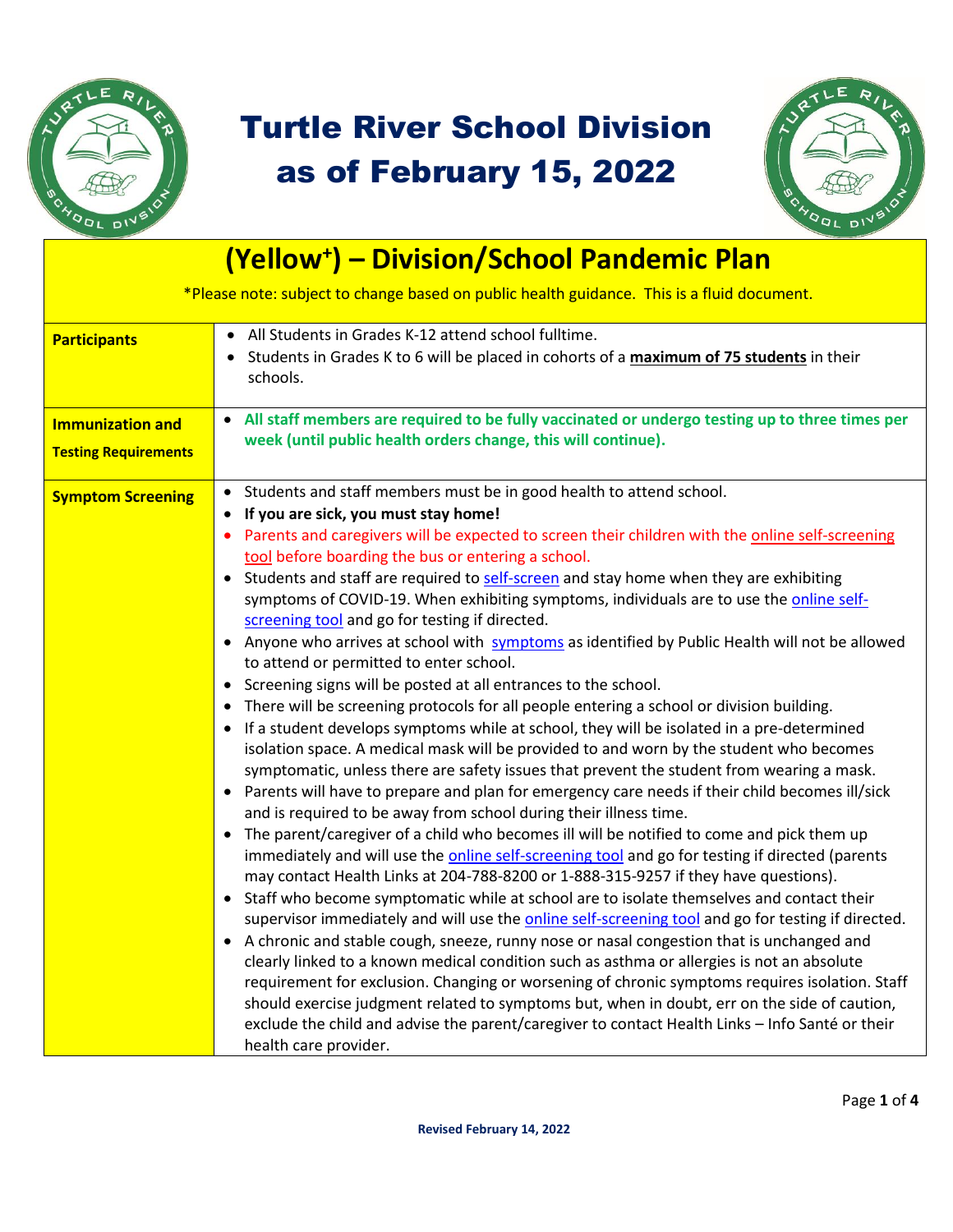| <b>Transportation</b> | Masks are mandatory for all school bus passengers, as well as the driver.<br>$\bullet$<br>All passengers and drivers should perform hand hygiene before and after being on the bus.<br>$\bullet$<br>If a student doesn't have a mask, one will be provided.<br>$\bullet$<br>All in-town student bussing will be suspended at this time.<br>$\bullet$<br>Students with symptoms of COVID-19 should not attend school or be passengers on buses.<br>$\bullet$<br>Drivers with symptoms of COVID-19 should not drive the school bus. (Shared Health Manitoba -<br><b>Screening Tool)</b><br>• When possible and as weather permits, buses will open windows and/or roof vents to allow for<br>increased ventilation.<br>• Seating will be assigned and students will be seated with their same household.<br>Attendance of bus ridership will be kept daily for contact tracing purposes, if required.<br>$\bullet$<br>Ensure there is enhanced cleaning of seats and other high-touch surfaces (e.g., windows,<br>$\bullet$<br>railings) before each new group of students attends the bus.<br>Subject to public health guidance and risk of COVID-19 transmission, additional measures for<br>$\bullet$<br>physical distancing may be required during the school year. |
|-----------------------|-----------------------------------------------------------------------------------------------------------------------------------------------------------------------------------------------------------------------------------------------------------------------------------------------------------------------------------------------------------------------------------------------------------------------------------------------------------------------------------------------------------------------------------------------------------------------------------------------------------------------------------------------------------------------------------------------------------------------------------------------------------------------------------------------------------------------------------------------------------------------------------------------------------------------------------------------------------------------------------------------------------------------------------------------------------------------------------------------------------------------------------------------------------------------------------------------------------------------------------------------------------------------|
| <b>Masks &amp;</b>    | • At this time, masks are mandatory for all students, staff and visitors while indoors and while<br>riding the bus.                                                                                                                                                                                                                                                                                                                                                                                                                                                                                                                                                                                                                                                                                                                                                                                                                                                                                                                                                                                                                                                                                                                                                   |
| <b>Mask Breaks</b>    | Mask breaks can occur with physical distancing of 2 metres. Masks can be removed outside.<br>$\bullet$<br>Schools will provide masks to students and staff who need them throughout the school year.<br>Staff members who move between cohorts will wear medical masks and change them when<br>$\bullet$<br>moving between cohorts.<br>For further information on mask use, refer to www.edu.gov.mb.ca/k12/covid/.<br>$\bullet$                                                                                                                                                                                                                                                                                                                                                                                                                                                                                                                                                                                                                                                                                                                                                                                                                                       |
| <b>Hand hygiene</b>   | Both handwashing and hand sanitizing are options for hand hygiene. While handwashing is the<br>$\bullet$<br>preferred method of hand hygiene, an alcohol-based hand sanitizer may also be used.<br>Hand sanitizing stations will be available at all entrances. Stations will also be available at other<br>locations throughout the school, including in each classroom.<br>Hand washing/sanitizing will occur:<br>$\bullet$<br>$\triangleright$ the start of the day and before going home<br>before and after recess<br>➤<br>after going to the washroom<br>➤<br>before eating<br>➤<br>after getting hands dirty<br>after wiping nose or handling dirty tissues<br>after coughing, sneezing or blowing nose<br>➤<br>before and after putting on and taking off a mask<br>➤                                                                                                                                                                                                                                                                                                                                                                                                                                                                                         |
| <b>Ventilation</b>    | There is less likelihood of transmission in well ventilated environments.<br>Schools and the division will follow the strategies below:<br>$\triangleright$ School gymnasium ventilation systems will be on at all times.<br>Schools will open doors and exterior windows as much as possible. Doing so for a few<br>➤<br>minutes at a time improves ventilation while typically having little impact on air<br>temperature.<br>Schools and divisional personnel will focus on maintaining ventilation and will continue<br>to ensure all mechanical heating, ventilation and air conditioning (HVAC) systems are<br>working properly and running to the greatest extent possible.                                                                                                                                                                                                                                                                                                                                                                                                                                                                                                                                                                                    |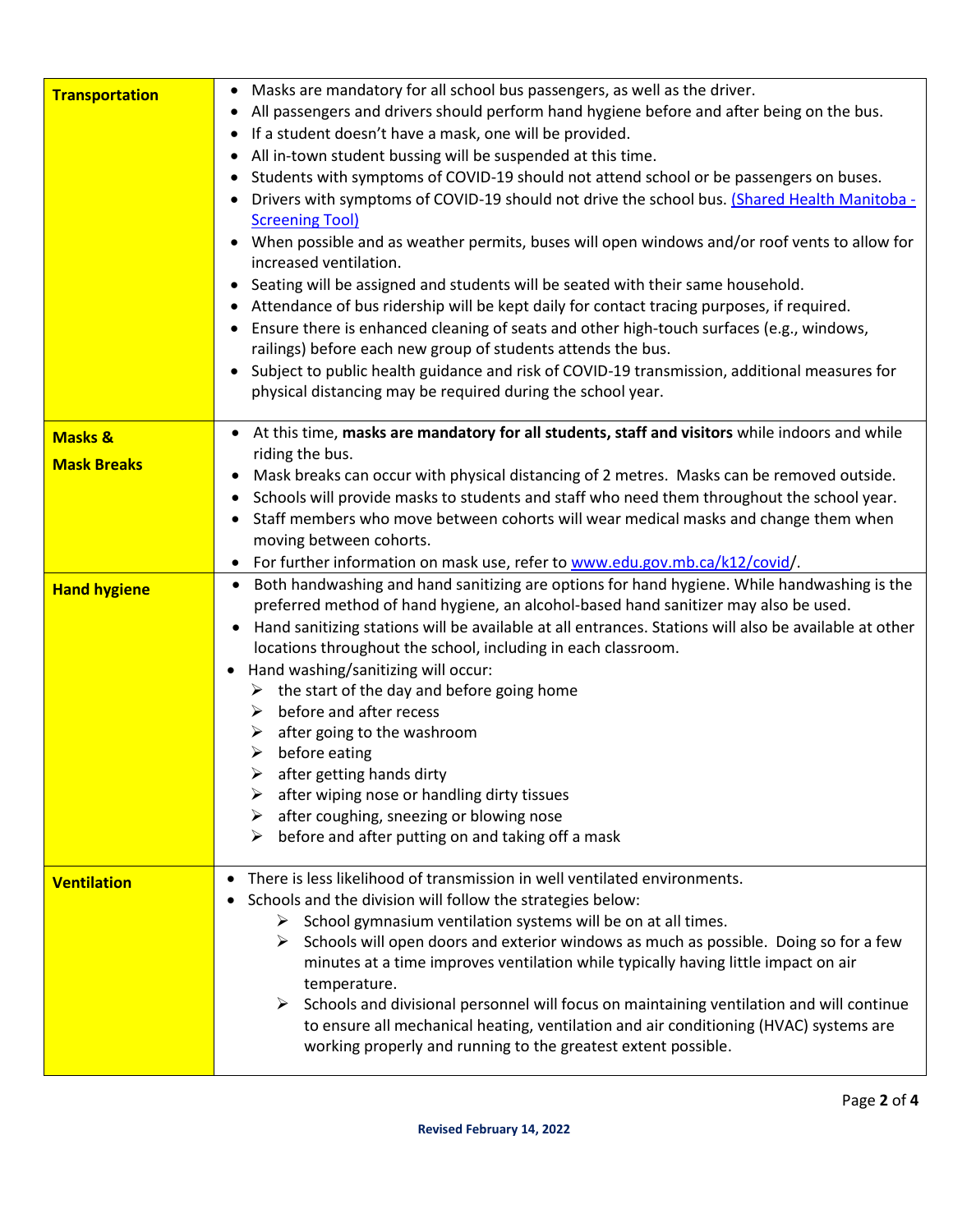| <b>Instructional</b><br><b>Programming</b>                                                | • All students are in full-time class learning.                                                                                                                                                                                                                                                                                                                                                                                                                                                                                                                                                                                                                                                                                                                                                                                                                                                                                                                                                                                                                                                                                                                                                                                                                                                                                 |
|-------------------------------------------------------------------------------------------|---------------------------------------------------------------------------------------------------------------------------------------------------------------------------------------------------------------------------------------------------------------------------------------------------------------------------------------------------------------------------------------------------------------------------------------------------------------------------------------------------------------------------------------------------------------------------------------------------------------------------------------------------------------------------------------------------------------------------------------------------------------------------------------------------------------------------------------------------------------------------------------------------------------------------------------------------------------------------------------------------------------------------------------------------------------------------------------------------------------------------------------------------------------------------------------------------------------------------------------------------------------------------------------------------------------------------------|
| <b>Breakfast Program</b>                                                                  | Schools may run breakfast programs as long as they maintain students 2 metres apart, reduce<br>$\bullet$<br>crowding and congestion and provide individualized packaging of breakfast items and<br>condiments.                                                                                                                                                                                                                                                                                                                                                                                                                                                                                                                                                                                                                                                                                                                                                                                                                                                                                                                                                                                                                                                                                                                  |
| <b>Movement of</b><br><b>Students</b>                                                     | • There will be signs posted in common areas such as entrances, classrooms, hallways,<br>bathrooms, etc. and floor markings to help support students and staff in keeping physical<br>distance. Directional floor markings will support student and staff movement throughout the<br>buildings.<br>• Students are permitted to move between classrooms within their designated cohorts.                                                                                                                                                                                                                                                                                                                                                                                                                                                                                                                                                                                                                                                                                                                                                                                                                                                                                                                                         |
| <b>Visitors and</b><br><b>Community Use of</b><br><b>Schools and</b><br><b>Spectators</b> | • As of November 30, 2021 - Access to school buildings by visitors/parents is being restricted to<br>only those visitors who provide proof of vaccination and follow setup protocols.<br>• As of November 30, 2021 – Spectators who provide proof of vaccination and follow division<br>protocols will be permitted entry in schools (no capacity on spectators).<br>Community use of schools is dependent on system capacities to meet Public Health Protocols<br>and System Capacities in regards to staffing and cleaning restrictions.<br>Schools are also suggested to setup protocols for when parents pick up their child, where<br>$\bullet$<br>parents wait outside, and their child will be called down with their supplies to meet them<br>outside. Parents can call the school when they arrive in order to communicate that they are<br>there to pick up their child.<br>Schools are suggested to promote communication with parents by the use of email, telephone,<br>$\bullet$<br>and electronic means.                                                                                                                                                                                                                                                                                                         |
| <b>Physical Education,</b><br><b>Sports, Recreation</b><br>and Change Rooms               | All Activities must follow public health recommendations and orders at the time.<br>$\bullet$<br>The Division has developed reflective protocols that each school must follow as a minimum.<br>٠<br>Schools will be able to develop guidelines that apply further restrictions to their individual<br>$\bullet$<br>school as they feel necessary.<br>The MHSAA has developed appropriate sports protocols and will be used as guidance.<br>$\bullet$<br>The use of outdoor settings as much as possible will be utilized, as they are a lower risk for<br>$\bullet$<br>transmission of COVID-19. A more detailed document has been developed to provide guidance<br>on how sports and other activities could be modified/adapted to reduce the transmission of<br>COVID-19. It is available at Province of Manitoba - Sports Guidelines.<br>Change rooms are available as per each school's decision on being able to maintain proper<br>٠<br>spacing and sanitizing between cohorts.<br>Masks can be removed during active physical activity only.<br>$\bullet$<br>Students aged 12 to 17 will no longer have to provide proof of being vaccinated or a negative<br>$\bullet$<br>PCR test.<br>Those who are aged 18 and older must provide proof of vaccination to attend indoor<br>٠<br>sporting and recreational facilities. |
| <b>Extra-Curricular</b><br><b>Activities/Sports/</b><br><b>Field Trips</b>                | Extra-curricular activities, including sports, optional programming and field trips, are allowed,<br>$\bullet$<br>as long as the activities follow current public health recommendations and orders at the time.<br>Sports and field trip transportation will be permitted again with appropriate planning in place.                                                                                                                                                                                                                                                                                                                                                                                                                                                                                                                                                                                                                                                                                                                                                                                                                                                                                                                                                                                                            |